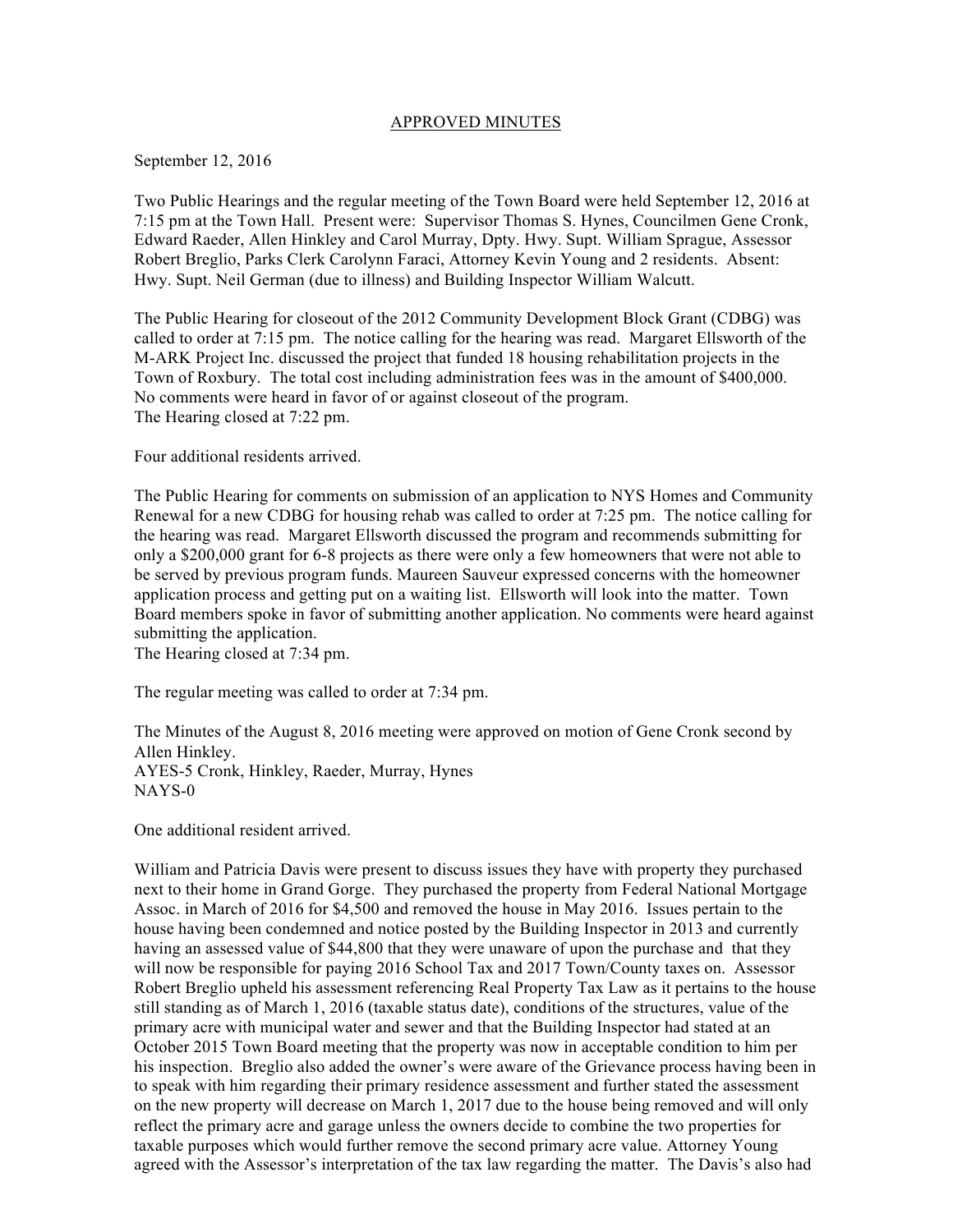issues with the Building Inspector not returning calls and not responding with requests for copies of building permits and plans that would now make the property condition acceptable. The Town Board will contact the Building Inspector regarding the issues raised and to attend the next meeting to discuss the matter further.

Assessor Robert Breglio spoke about items from his written report to the Town Board including issues with people not getting building permits for required work and therefore the Assessor not knowing about the work until viewing changes on real estate sale listings. He also discussed issues with the STAR check program that is now being administered by the State.

Attorney Kevin Young stated having received a report from Chazen regarding NYCDEP sewer collection system values. The matter will be discussed further at a later date for future assessments.

Highway Supt. Neil German was absent but Deputy Hwy. Supt. William Sprague reported stone and oiling for this year has been completed, the Hwy. Supt. would like to post an old tractor with mower and old garage light fixtures for sale on the Auctions International site, requested the Town sell the carriages being stored at the old highway garage because they have not been used in several years and it would clear storage space for highway materials/equipment, the Highway Supt. is requesting Ralph Sprague to fill the Highway Mechanic vacancy and they are waiting on the rest of the parts to fix the truck damaged by the Town of Middletown.

#### RESOLUTION #64-USED MOWER & LIGHT FIXTURES TO ONLINE AUCTION

On motion of Gene Cronk second by Carol Murray the following resolution was offered and adopted:

"RESOLVED, The Town Board authorizes the Highway Supt. to post the 1972 Ford 2000 tractor & mower and the highway garage halogen light fixtures for sale on the online Auctions International site to obtain bids for same."

AYES-5 Cronk, Murray, Raeder, Hinkley, Hynes NAYS-0

# RESOLUTION #65-UPGRADE RALPH SPRAGUE TO HWY. MECHANIC

On motion of Gene Cronk second by Carol Murray the following resolution was offered and adopted:

"WHEREAS, there exists a vacancy in the position of Highway Mechanic due to the retirement of Edward Docskalik; and

WHEREAS, Ralph Sprague currently holds the position of Mechanic's Assistant;

NOW, THEREFORE BE IT RESOLVED, the Town Board appoints Ralph Sprague from Mechanic's Assistant to the position of Mechanic effective September 13, 2016 at a rate of pay of \$21.22/hour."

AYES-5 Cronk, Murray, Raeder, Hinkley, Hynes NAYS-0

Dpty. Supt. Sprague requested filling the current vacancy in the Highway Dept. He was directed to have the Hwy. Supt. make his recommendation to the Town Board.

Parks Clerk Carolynn Faraci reported there are still four events booked for the pavilion this year, has six events already booked for next year, the flower boxes on Main Street will soon be getting filled with mums and stated the dollhouse windows are still out being repaired.

Brian Perazone expressed concerns with event signs being posted on the Veterans Memorial property and requested the Town Board enact a law with penalties that would prevent such posting. The Attorney will look into doing a local law on the matter.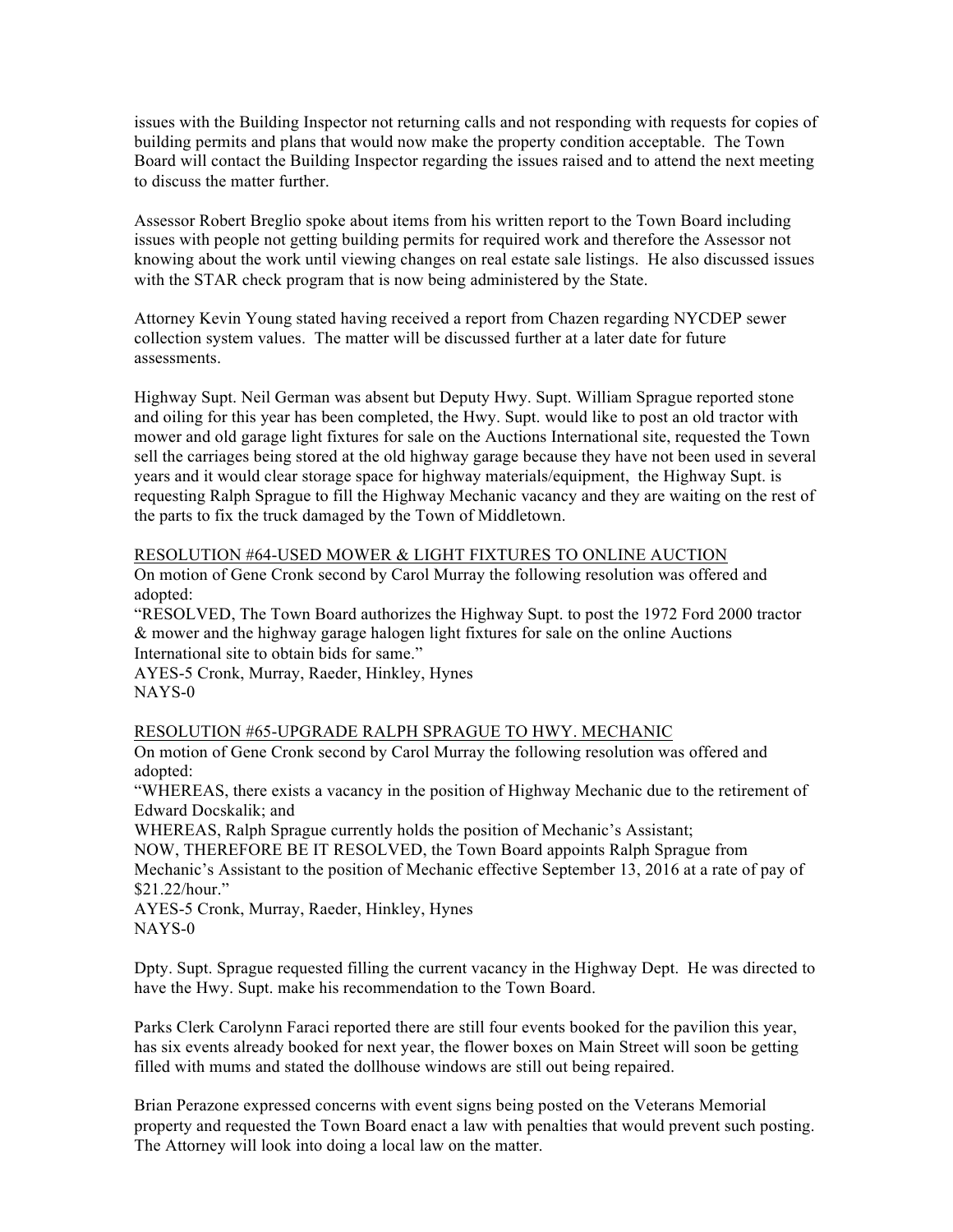Supervisor Hynes stated the water running across the pony farm driveway in Grand Gorge was due to an open valve on the old Frevert Well waterline. The valve has been shut off.

Supervisor Hynes also reported a leak still exists on the Roxbury waterline in between the school and Benecke residence and is expected to be repaired soon.

Attorney Young is still awaits a response from NYCDEP regarding costs for Grand Gorge Tire to hook up to the Grand Gorge DEP sewer line.

On motion of Edward Raeder second by Allen Hinkley the Town Board approved the Town Clerk's monthly report for August 2016 in the amount of \$2,647.16 (Town Clerk \$1647.16 and Building Permits \$1,000.00) AYES-5 Raeder, Hinkley, Cronk, Murray, Hynes NAYS-0

On motion of Gene Cronk second by Allen Hinkley the Town Board approved the Supervisor's monthly reports for June and July 2016. AYES-5 Cronk, Hinkley, Raeder, Murray, Hynes NAYS-0

On motion of Gene Cronk second by Edward Raeder the Town Board approved the Assessor's monthly report for August 2016. AYES-5 Cronk, Raeder, Hinkley, Murray, Hynes NAYS-0

On motion of Allen Hinkley second by Gene Cronk the Town Board approved the Building Inspector's report for August 2016. AYES-5 Hinkley, Cronk, Raeder, Murray, Hynes NAYS-0

On motion of Carol Murray second by Gene Cronk the Town Board approved the Water Receipts monthly reports for August 2016 in the following amounts: Denver \$651.42; Grand Gorge \$487.64 and Roxbury \$1,061.07. AYES-5 Murray, Cronk, Raeder, Hinkley, Hynes

NAYS-0

On motion of Edward Raeder second by Allen Hinkley the Town Board approved the Justice Court monthly reports for July 2016 in the amount of \$2,667.00 and August 2016 in the amount of \$3,855.50.

AYES-5 Raeder, Hinkley, Cronk, Murray, Hynes NAYS-0

No action was taken on hiring a School Crossing Guard as no applications have been received.

# RESOLUTION #66-SCHEDULE BUDGET WORKSHOP

On motion of Gene Cronk second by Carol Murray the following resolution was offered and adopted:

"RESOLVED, the Town Board will hold a Special Meeting on October 17, 2016 at 7:00 pm at the Town Hall to conduct a Budget Workshop on the 2017 Tentative Budget and to discuss any other business that may come before the Town Board."

AYES-5 Cronk, Murray, Raeder, Hinkley, Hynes NAYS-0

RESOLUTION #67-ADVERTISE BIDS FOR FUEL OIL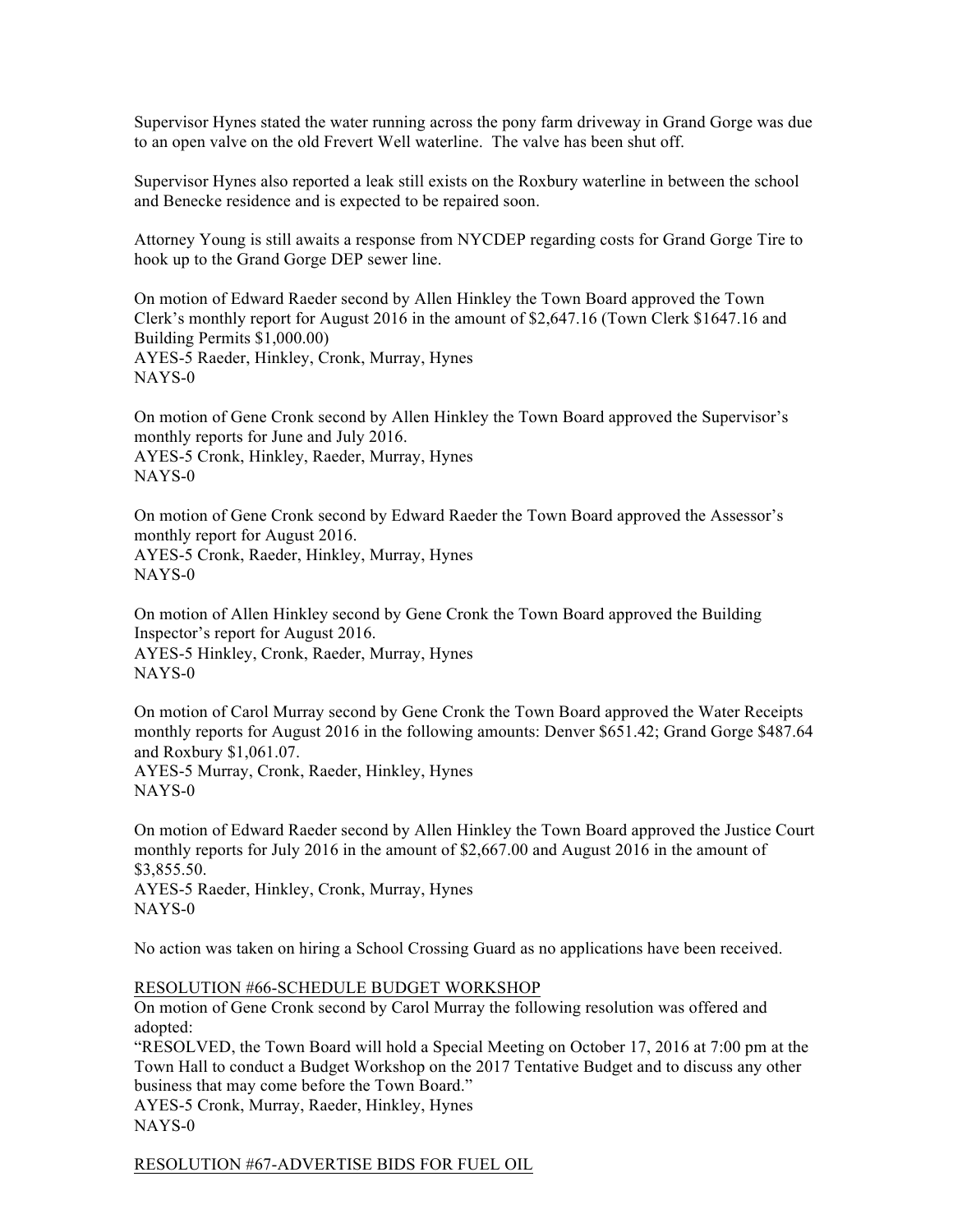On motion of Gene Cronk second by Edward Raeder the following resolution was offered and adopted:

"RESOLVED, the Town Board authorizes advertising for sealed bids for fuel oil for the 2016/2017 heating season; and

BE IT FURTHER RESOLVED, said bids must be received before 2:00 pm on October 7, 2016 at which time they shall be opened; and

BE IT FURTHER RESOLVED, any award will be made at the regular monthly meeting of the Town Board to be held October 10, 2016."

AYES-5 Cronk, Raeder, Hinkley, Murray, Hynes NAYS-0

RESOLUTION #68-RE-APPOINT GOCKEL TO BOARD OF ASSESSMENT REVIEW

On motion of Allen Hinkley second by Gene Cronk the following resolution was offered and adopted:

"RESOLVED, the Town Board re-appoints Henry Gockel to the Board of Assessment Review for the five year term 10/1/16-9/30/21."

AYES-5 Hinkley, Cronk, Raeder, Murray, Hynes NAYS-0

No action was taken on renewing the health insurance plans as the State has not yet accepted the proposed rates.

RESOLUTION #69-CLOSEOUT OF 2012 CDBG PROGRAM

On motion of Gene Cronk second by Carol Murray the following resolution was offered and adopted:

"WHEREAS, in 2012 the Town of Roxbury was awarded a Community Development Block Grant (CDBG) Project #1004HR64-12 for owner occupied housing rehabilitation from NYS Homes and Community Renewal in the amount of \$400,000; and

WHEREAS, the program was administered by the M-ARK Project, Inc. on behalf of the Town of Roxbury; and

WHEREAS, all work was completed and final funds were dispersed in October 2015; and WHEREAS, funds were dispersed to eighteen homeowners in the amount of \$351,000 and for administration in the amount of \$49,000; and

WHEREAS, a Public Hearing on closeout of the program was advertised in the Catskill Mountain News; and

WHEREAS, the Public Hearing was held September 12, 2016 at 7:15 pm at the Town Hall; and WHEREAS, no negative comments were heard on the closeout of the 2012 CDBG Program, NOW, THEREFORE BE IT RESOLVED, the Town Board of the Town of Roxbury officially closes out 2012 CDBG Project #1004HR64-12."

AYES-5 Cronk, Murray, Raeder, Hinkley, Hynes NAYS-0

# RESOLUTION #70-NEW APPLICATION FOR CDBG PROGRAM FUNDS

On motion of Carol Murray second by Allen Hinkley the following resolution was offered and adopted:

"WHEREAS, the Town Board Town of Roxbury wishes to submit an application to NYS Housing and Community Renewal for a Community Development Block Grant (CDBG) for owner occupied home repair in the amount of \$200,000; and

WHEREAS, the notice of the Public Hearing was advertised in the Catskill Mountain News; and WHEREAS, the Public Hearing was held September 12, 2016 at 7:25 pm at the Town Hall; and WHEREAS, there were no negative comments heard at the Public Hearing for application to NYS Housing and Community Renewal;

NOW, THEREFORE BE IT RESOLVED, the Town Board authorizes an application to NY Homes and Community Renewal for a Community Development Block Grant (CDBG) for owner occupied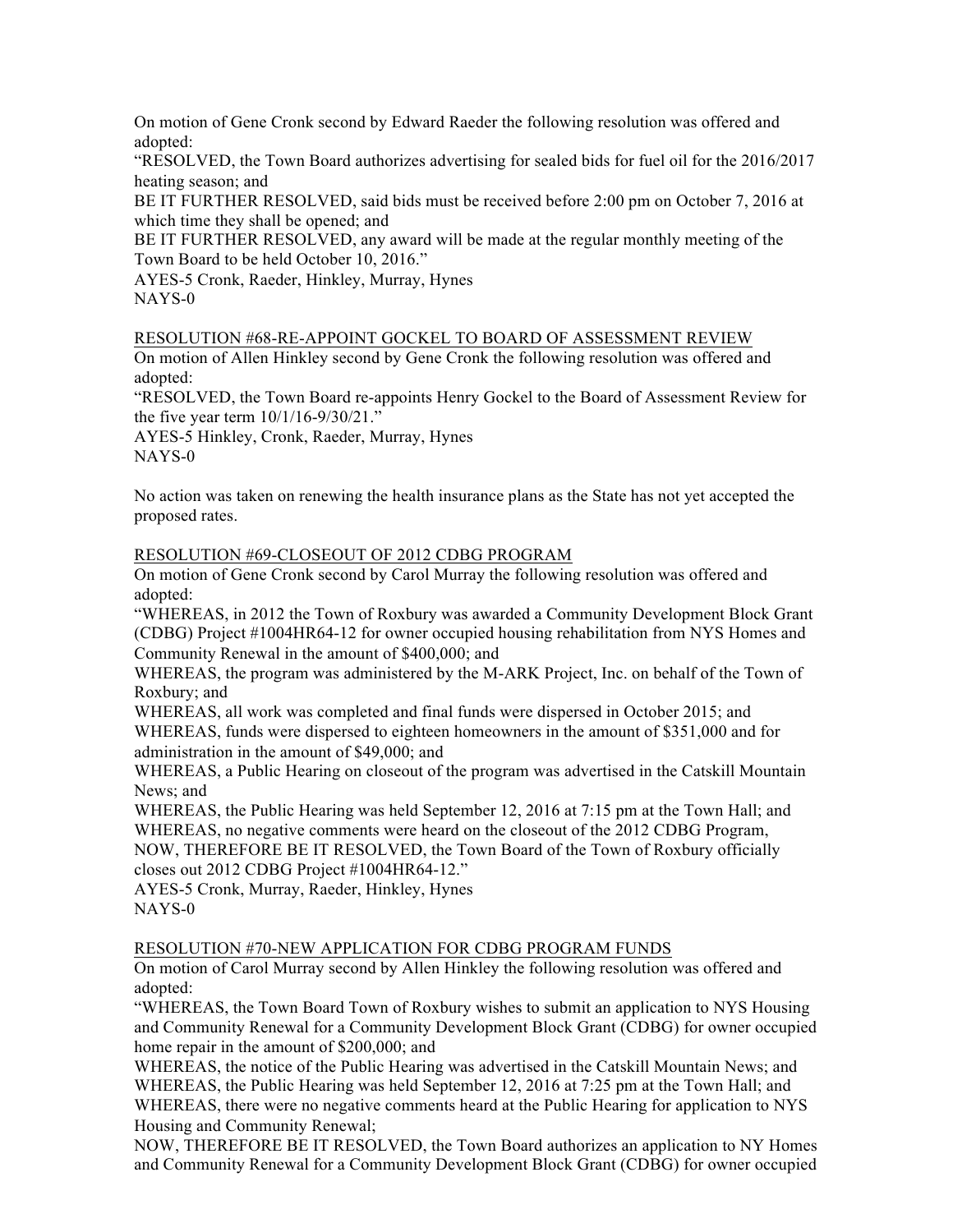home repair not to exceed \$200,000; and BE IT FURTHER RESOLVED, the Town Board authorizes the M-ARK Project, Inc. as a subrecipient to administer the program." AYES-5 Murray, Hinkley, Cronk, Raeder, Hynes NAYS-0

# RESOLUTION #71-EQUIPMENT DESTRUCTION LIST

On motion of Gene Cronk second by Edward Raeder the following resolution was offered and adopted:

"RESOLVED, the Town Board authorizes the following equipment for destruction as non-working from the Highway Dept Office: Brother Model 575 Fax Machine Serial #U61227A4W711923." AYES-5 Cronk, Raeder, Hinkley, Murray, Hynes NAYS-0

To apply for the County Clean Sweep Program for hazardous wastes applicants must register with the program through September 15, 2016.

A Tire Day has been scheduled for October 15, 2016, 8:00 am -4:00 pm at the Roxbury Highway Garage. It is being done jointly with the Town of Middletown. Requirements for use: Town of Roxbury or Town of Middletown residents only, Transfer Station Permit required, will take tires fitting up to 17" wheels, rims must be removed and a limit of 10 tires per household.

Attorney Young stated Attorney Beebe acknowledges that he will receive no payment for the NYCDEP collection system assessment work until completed and the Town Board accepts the terms of the agreement.

Joseph Resch requested the Town Board have the Civic Center gym floor refinished and to have the gym repainted the original school colors of green and white. Supervisor Hynes will check with Alan Davis of Roxbury School regarding the matter on what materials to use on the floor.

Sam Maniscalco's car received bumper and gas tank damage from stones that came from a Town of Roxbury dump truck when the tailgate opened unknowingly to the truck driver. Attorney Young was directed to prepare General Release papers for the car owner to sign, based upon his copies of estimates, and the Town will pay the damages outright to the owner.

On motion of Gene Cronk second by Allen Hinkley the bills were audited and ordered paid in the following amounts:

| General #422-475         | \$49,480.10  | Denver Water #54-59      | \$2,081.00  |
|--------------------------|--------------|--------------------------|-------------|
| Highway $\#186-209$      | \$321,359.38 | Roxbury Sewer #57-67     | \$30,075.12 |
| Roxbury Water #66-74     | \$4,035.56   | Denver Sewer #77-85      | \$16,263.33 |
| Grand Gorge Water #68-76 | \$3,381.85   | Special Lights $\#13-14$ | \$2,087.84  |

AYES-5 Cronk, Hinkley, Raeder, Murray, Hynes NAYS-0

 $\mathcal{L}_\text{max} = \mathcal{L}_\text{max} = \mathcal{L}_\text{max} = \mathcal{L}_\text{max} = \mathcal{L}_\text{max}$ 

On motion of Allen Hinkley second by Gene Cronk the meeting adjourned at 8:41 pm.

THIS IS A TRUE COPY

Diane Pickett, Town Clerk Thomas S. Hynes, Supervisor Gene Cronk, Councilman Edward Raeder, Councilman